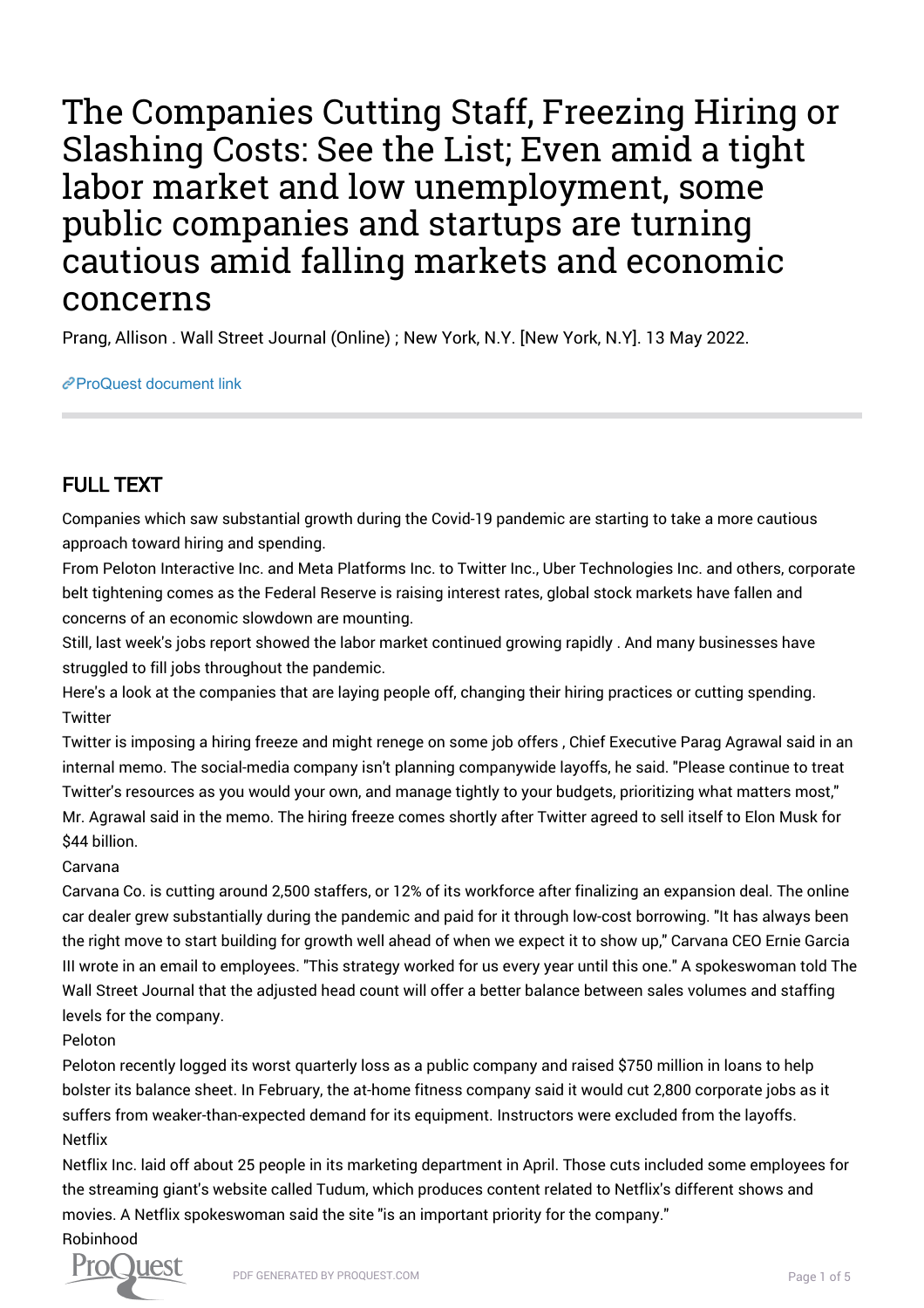Robinhood Markets Inc. said late last month it was laying off 9% of its full-time staffers . The trading platform, which saw rapid growth during the Covid-19 pandemic as individuals flocked to trading, said it is cutting back on duplicate roles it added during that period of growth. Robinhood's head count more than quintupled during the pandemic to 3,800 people, according to Chief Executive Vlad Tenev. "This rapid head count growth has led to some duplicate roles and job functions, and more layers and complexity than are optimal," Mr. Tenev said.

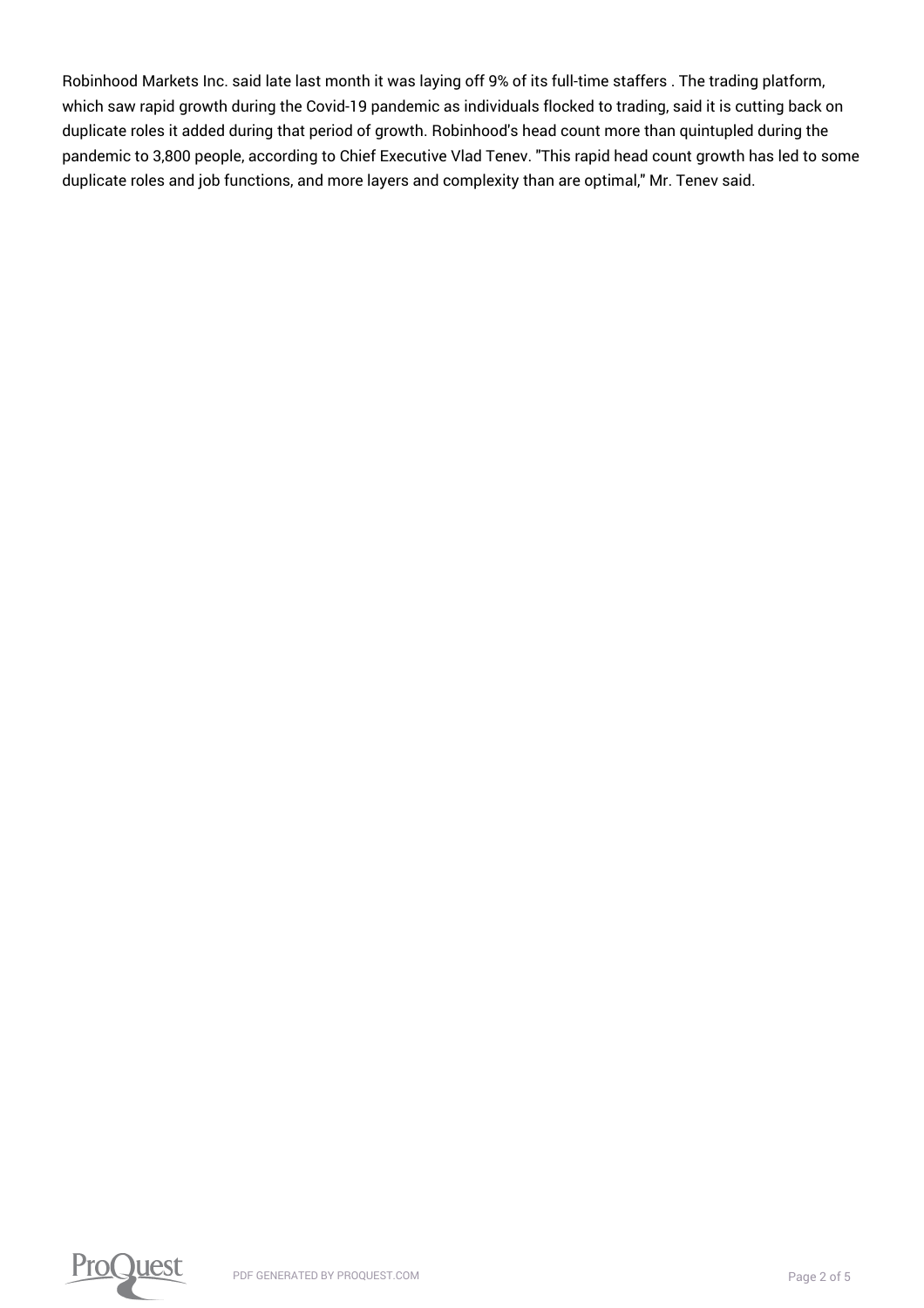

[Enlarge this image.](https://www.proquest.comhttps://www.proquest.com/textgraphic/2663359361/fulltextwithgraphics/D7A967494490437EPQ/1/1?accountid=44910) Robinhood Markets began trading on Nasdaq last summer. PHOTO: Amir Hamja for The Wall Street Journal Meta Platforms

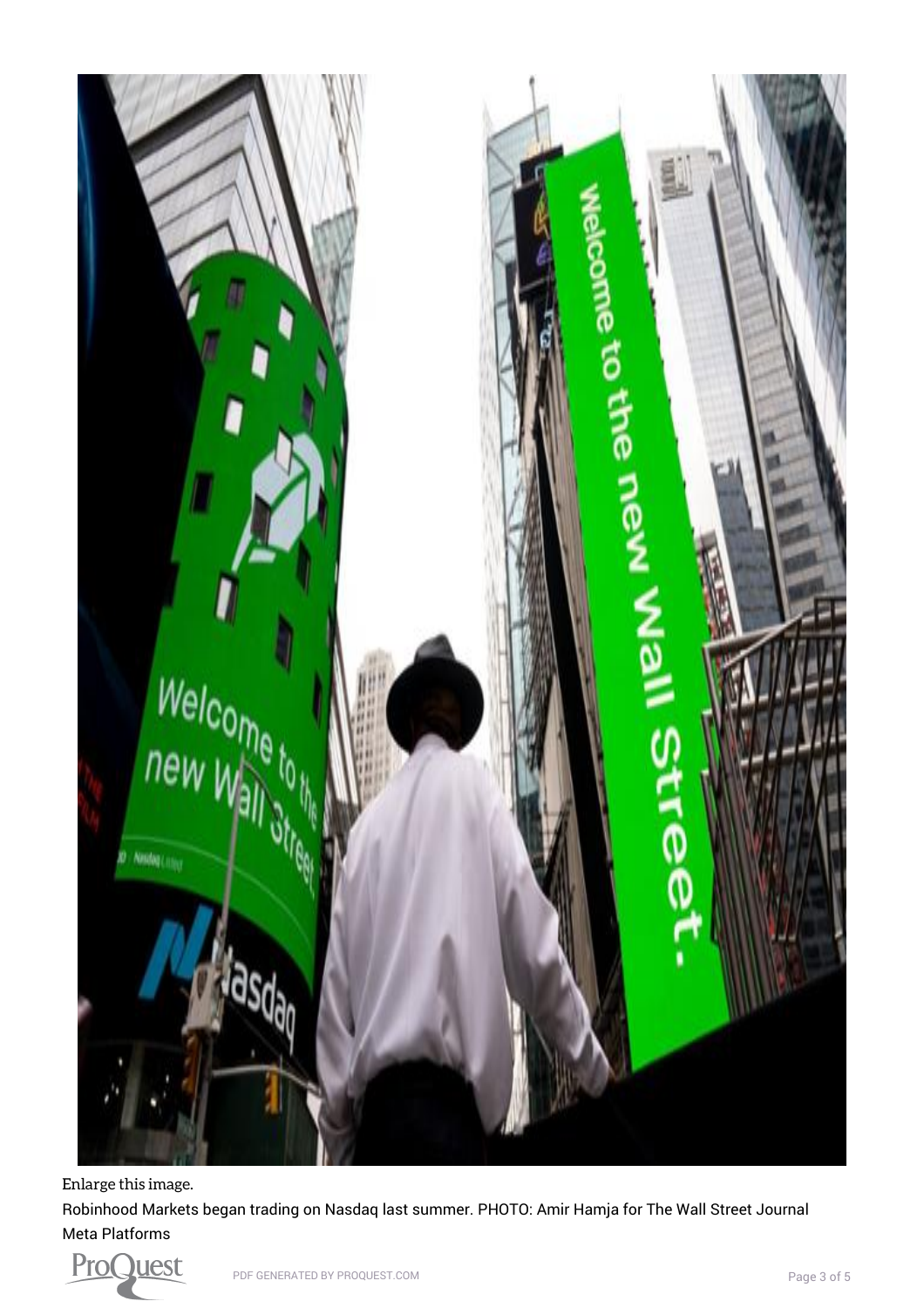Facebook parent Meta Platforms announced earlier this month a slowdown in hiring . "We regularly re-evaluate our talent pipeline according to our business needs and in light of the expense guidance given for this earnings period, we are slowing its growth accordingly," a Meta spokesperson said in a statement. "However, we will continue to grow our workforce to ensure we focus on long term impact."

### Uber

Ride-hailing company Uber plans to scale back on its hiring and cut marketing costs . "We will treat hiring as a privilege and be deliberate about when and where we add head count," Chief Executive Dara Khosrowshahi told staff in an email earlier this month. "We will be even more hard-core about costs across the board.". Better.com

Online mortgage lender Better.com has had three rounds of layoffs since December , including one where it fired 900 employees over a Zoom call . It also recently offered staffers voluntary buyouts . While mortgage lenders benefited from substantial refinancing and home buying earlier in the Covid-19 pandemic, they now face an environment where fewer people are expected to refinance and mortgage rates are climbing, which could curb home purchases. "This is not the measure we wanted to take," Richard Benson-Armer, Better.com's chief people, performance and culture officer, told employees in a memo last month. "But, this is both prudent and necessary for the health of our business."

## Scotts Miracle-Gro

Scotts Miracle-Gro Co. Chief Executive James Hagedorn said earlier this month that the company is targeting cutting its overhead structure by around 10% before the start of the next fiscal year. He said the company aims to cut staff in its Hawthorne business and that it will "run skinnier and be more mindful of redundant roles" in its U.S. consumer businesses and corporate call centers.

### Wells Fargo

Wells Fargo &Co. has laid off people in its home lending department, a spokeswoman said, without disclosing the specific number of people affected. "The home lending displacements are the result of cyclical changes in the broader home lending environment," she said.

Write to Allison Prang at allison.prang@wsj.com

The Companies Cutting Staff, Freezing Hiring or Slashing Costs: See the List Credit: By Allison Prang

# DETAILS

| Subject:                       | Hiring; Refinancing; Costs; Employees; Economic conditions; Pandemics; Social<br>networks; Interest rates; Coronaviruses; Layoffs; Labor market; COVID-19                                                                                                                                |
|--------------------------------|------------------------------------------------------------------------------------------------------------------------------------------------------------------------------------------------------------------------------------------------------------------------------------------|
| <b>Business indexing term:</b> | Subject: Hiring Refinancing Costs Employees Economic conditions Social networks<br>Interest rates Layoffs Labor market; Corporation: Wells Fargo & Co Netflix Inc<br>Carvana Scotts Miracle-Gro Co                                                                                       |
| Company / organization:        | Name: Wells Fargo & Co; NAICS: 522110, 551111; Name: Scotts Miracle-Gro Co;<br>NAICS: 325315; Name: Better Mortgage Corp; NAICS: 522292; Name: Netflix Inc;<br>NAICS: 512120, 518210, 532282; Name: Carvana; NAICS: 441120, 454110; Name:<br>Wall Street Journal; NAICS: 5131 10, 519130 |
| <b>Publication title:</b>      | Wall Street Journal (Online); New York, N.Y.                                                                                                                                                                                                                                             |
| <b>Publication year:</b>       | 2022                                                                                                                                                                                                                                                                                     |